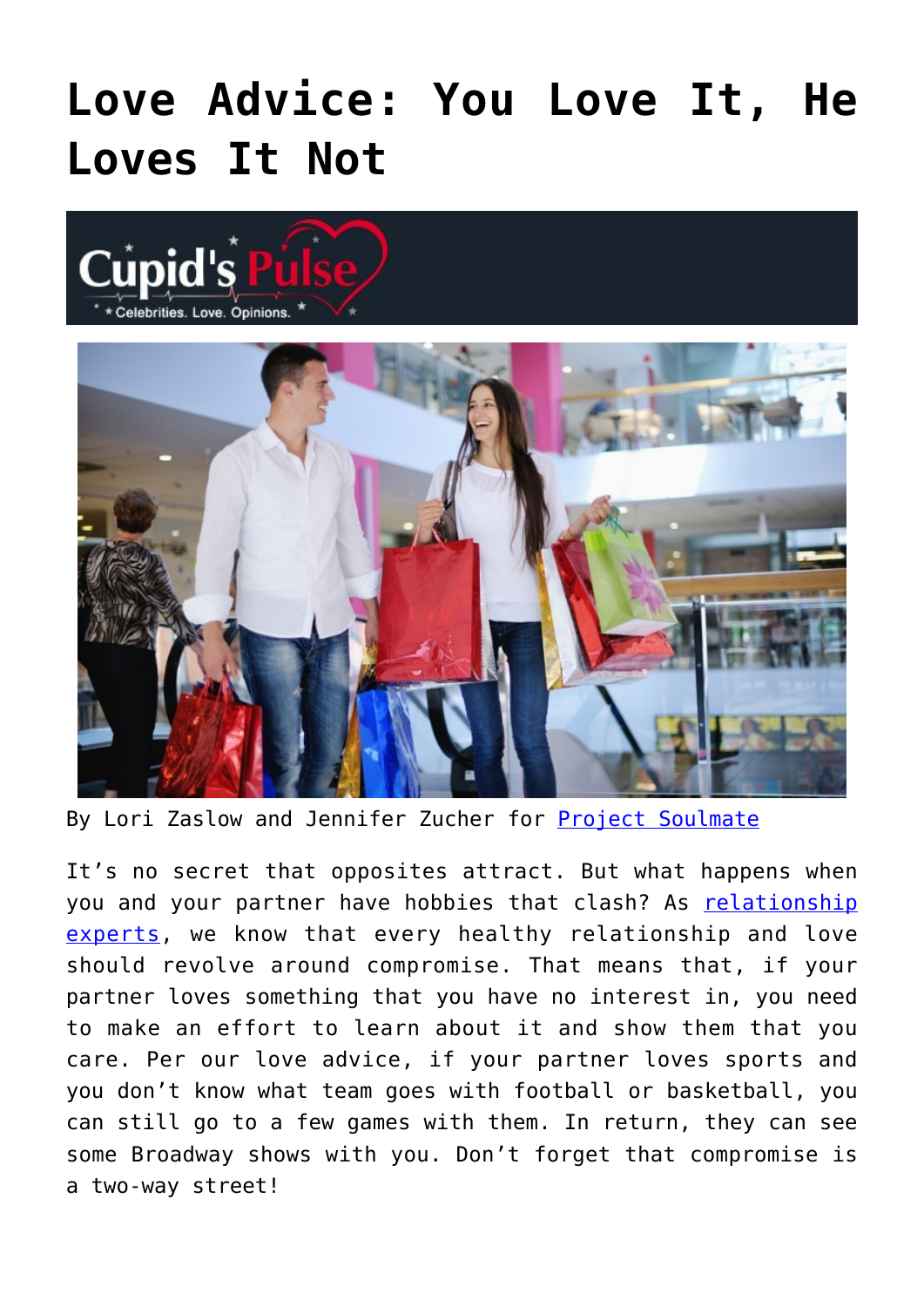## **Love Advice About Compromise From Elite Matchmakers**

**Related Link:** [Expert Dating Advice: 5 Surefire Signs He's Into](http://cupidspulse.com/90170/expert-dating-advice-signs-hes-into-you-or-not/) [You…or Not](http://cupidspulse.com/90170/expert-dating-advice-signs-hes-into-you-or-not/)

Our love advice is to show your partner that you are making an effort to learn about and try things that are important to them as an individual. After all, you don't want to change them and make the person that you love give up their interests. By learning about each other's hobbies, you are showing your partner how much you love them and also creating new and exciting ways for you to spend time together. You don't have to love or even enjoy all of the activities that your partner does, but you will enjoy spending the time with them.

With that said, it's also important to give your partner space once in a while to do what they love on their own or with their buddies. You're both individuals who had lives before your relationship, and it's important for you to maintain those friendships and hobbies outside of your romantic partnership. For example, if your significant other loves scary movies and you can't sit through one without screaming and crying, encourage your partner to see the latest horror flick with their friends. By following our expert dating advice and being the one to suggest it, you're showing that you're aware of their interests and also that you're able to trust them and give them space.

## **Related Link:** [Expert Dating Advice: 5 Signs He's Mr. Now and](http://cupidspulse.com/86628/expert-dating-advice-project-soulmate-mr-now/) [Not Mr. Right](http://cupidspulse.com/86628/expert-dating-advice-project-soulmate-mr-now/)

So when it comes to finding your soulmate, don't get hung up on your differences. It's okay not to share all the same interests as your partner. When you're in love, you'll want to learn about all of your honey's hobbies and spend time